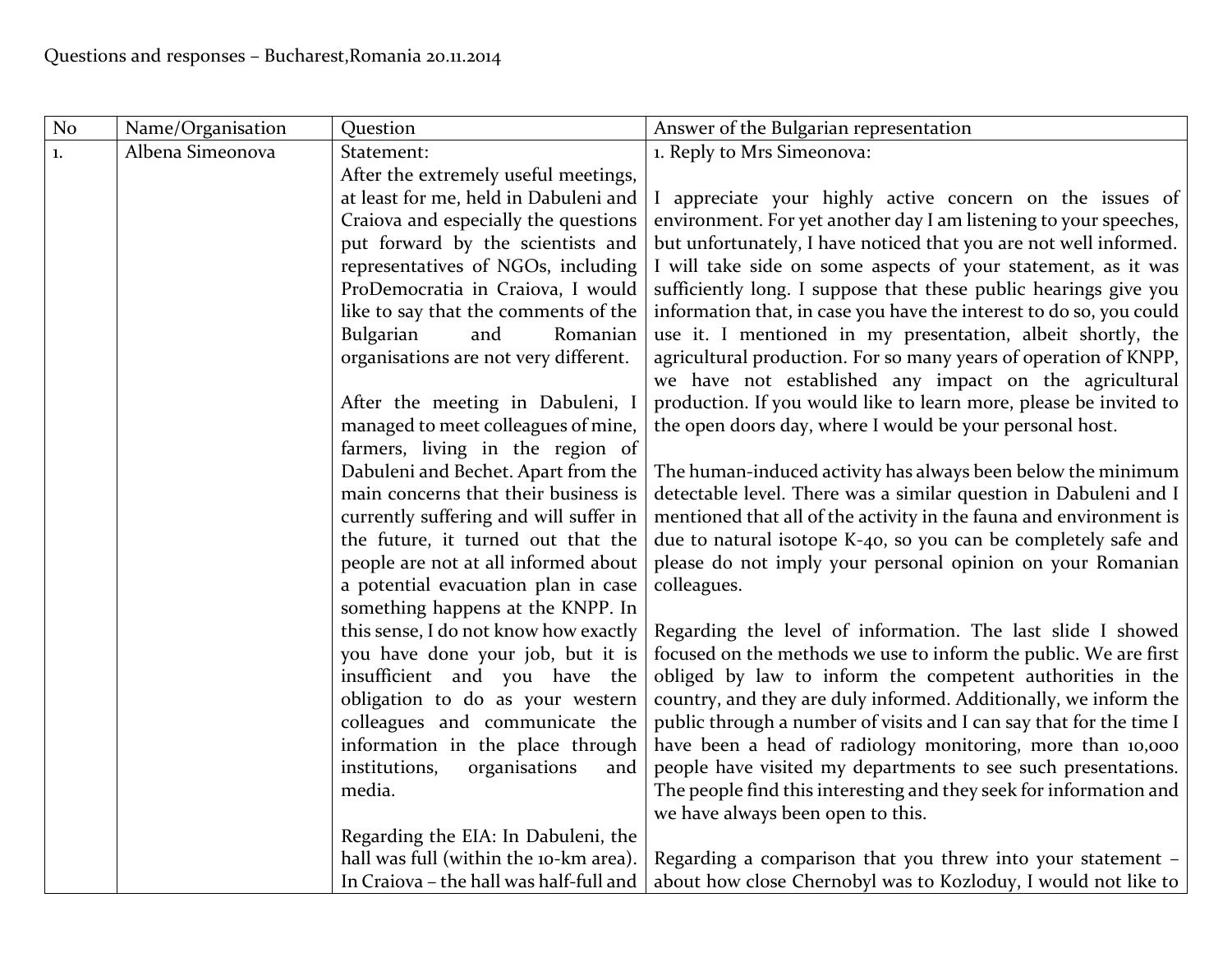|  | here, there are $5, 6$ or $7$ people from | go into much detail, but please read the widely accessible          |
|--|-------------------------------------------|---------------------------------------------------------------------|
|  | Bucharest. At the discussion on the       | information on the internet, on the differences between the two     |
|  | Belene EIA in Sofia, there were 8         | types of reactors. Had you read that, you would not be saying       |
|  | people from Sofia present. They           | these things. But let us not go into detail.                        |
|  | probably think that Kozloduy is very      |                                                                     |
|  | far away, like we thought that            | Regarding discharges, seeing as you mentioned them, you cannot      |
|  | Chernobyl is too far away.                | state that there are no control limits for discharge emissions. Any |
|  |                                           | NPP in the world is obliged to have such limits. These are          |
|  | You said that the population in           | requirements of the national regulator, in accordance with the      |
|  | Bulgaria supports the nuclear unit.       | International Atomic Energy Agency (IAEA) and Euratom. These        |
|  | After the referendum that was held        | limits consider all those conditions and as you saw in the          |
|  | on 27 January in Bulgaria, 20% of the     | presentation, there was a slide showing the real discharges         |
|  | population voted. Of them, 60%            | compared to these limits. You were able to see that they are below  |
|  | voted "for", which makes about 12%        | $1\%$ .                                                             |
|  | of the total population. Well, if so      |                                                                     |
|  | many support the NPP so much, why         | Regarding your statement that admissible limits may not exist -     |
|  | did<br>they not<br>support<br>the         | this is not normal. I cannot understand who says that.              |
|  | construction of a new unit?               |                                                                     |
|  |                                           | Also, for the conclusion on billions and millions of years, please  |
|  | There was also a referendum in            | do not underestimate the intellect of the academic society that is  |
|  | Kozloduy, where the larger part of        | present in this hall and works here.                                |
|  | the population voted in favour of a       |                                                                     |
|  | nuclear unit, but for the question if     | Thank you and I suppose I have given some responses to your         |
|  | they agree with a RAW Storage             | statements.                                                         |
|  | facility, the population as a whole       |                                                                     |
|  | said no. I am also sure that the local    | 2. Reply:                                                           |
|  | authorities had concerns and I will       | Apart for Mrs Albena Simeonova, we also attended all three          |
|  | quote a letter from the mayor of          | debates. So when statements are made, these rather represent        |
|  | Kozloduy, Rumen Manoev, with              | implications than statements. Since I also attended these           |
|  | questions related to the gamma dose       | hearings, I can make a difference between the type of comments      |
|  | rate measurement:                         | of the Bulgarian and Romanian NGOs and I am disputing the           |
|  | There is a lack of analysis for the       | implication that the opinions of the Bulgarian and Romanian         |
|  | discharged radioactive particles from     | NGOs are not very different.                                        |
|  | the ventilation stacks (VTs) in the       |                                                                     |
|  | atmosphere. These are aerosols, I-131     | When there are questions, this means there is interest, when        |
|  | and gases. On 11 April 2013, the          | there are answers this means there is a dialogue. When only         |
|  | mayor of Kozloduy in a softer             |                                                                     |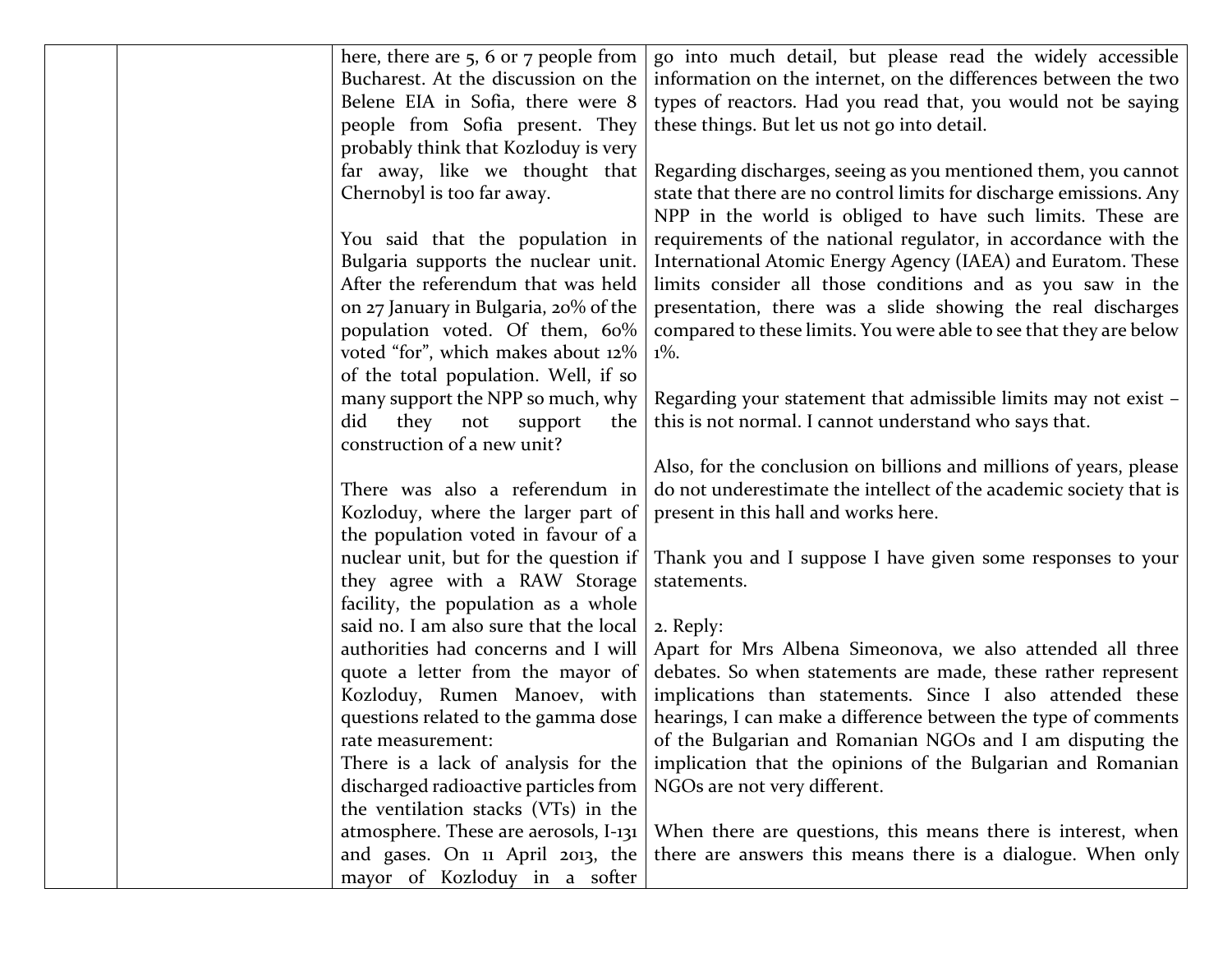| formulation asked a question "Can       | statements are made, without factual basis, these are                 |
|-----------------------------------------|-----------------------------------------------------------------------|
| the monthly and yearly admissible       | implications.                                                         |
| limits be determined for the aerosol    |                                                                       |
| gas discharges from the vent stacks     | I will allow myself to go the level of facts that were presented by   |
| for radioactive noble gases Iodine-131  | Mrs Albena Simeonova, and I will say that only 8% of the people       |
| and long-living aerosols."              | in Bulgaria were against in the referendum that was held.             |
| I would like to clarify that there      |                                                                       |
| cannot be admissible level of           | If 12% of all voters voted "for" and the others did not vote, then by |
| pollution with radioactive particles    | the same logic, only 8% were against, so these are naïvely thrown     |
| discharged into the atmosphere, as      | facts.                                                                |
| each such particle is of fatal danger   |                                                                       |
| for the human organism.                 | Mrs Tsibranski presented very well in the presentation and the        |
|                                         | slide is shown - there is no reasonable person who thinks you can     |
| From<br>above<br>data<br>the<br>on      | express a percent of a limit, without having a limit. The x-axis      |
| environmental impact, from the          | shows the years and the y-axis shows the percent of the control       |
| generated in the operation of KNPP,     | limits.                                                               |
| including new nuclear unit 7,           |                                                                       |
| radioactive<br>discharges<br>in the     | With regards to these discharges, you are constantly quoting Mr       |
| atmosphere and in the Danube            | Manoev's letter. Mr Manoev asked questions and we answered            |
| River, together with the Spent          | those questions. When you are giving part of the information,         |
| Nuclear fuel to be buried somewhere     | please give all the information. This is called a dialogue $-$ a      |
| in the territory of Bulgaria, we        | question is asked, an answer given and this is analysed. Someone      |
| accept<br>the<br>cannot<br>incorrect    | may agree or disagree, but there is a dialogue. Unfortunately in      |
| conclusion of the authors of the EIA-   | all 3 public debate the NGOs from Bulgaria did not show a desire      |
| R.                                      | for dialogues.                                                        |
|                                         |                                                                       |
| Pages 50 to 171 of Folder 3, Part 4.7.2 | The head of Emergency planning can talk about the types of            |
| Radioactive Particles and Conclusion    | emergency trainings organised between Bulgaria and Romania.           |
| 4.2.7.4 Conclusion on the impact say:   |                                                                       |
| "The expected radioactive impact        | Information that says "I talked to someone", such as the first day    |
| from radioactive particles will be      | when Mrs Simeonova talked about getting certification for bio-        |
| only at the site of the NPP."           | products. Of course, then we did not know the facts, but we made      |
|                                         | a verification and there is no requirement for being at a certain     |
| I would like to quote a conclusion of   | distance away from an NPP. Of course, if someone had any              |
| the EIA-R authors. This concerns        | requirements to Mrs Simeonova, she should be careful in order to      |
| for<br>environmental<br>parameters      | avoid being drawn into a corrupt scheme.                              |
| impact for the radioactive discharges   |                                                                       |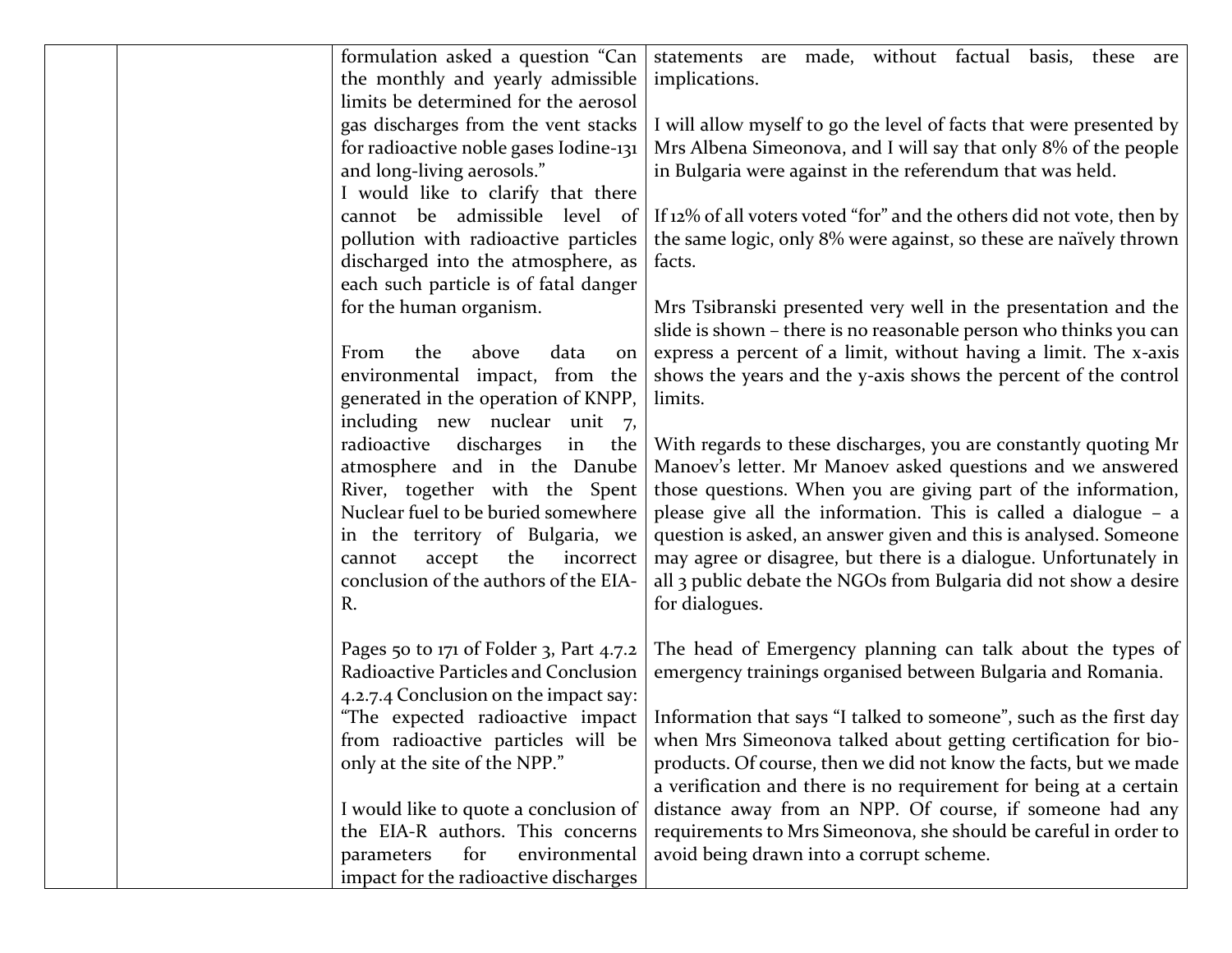|  | generated from the operation of the    | 3. Reply:                                                           |
|--|----------------------------------------|---------------------------------------------------------------------|
|  | KNPP:                                  | Each country is obliged to have a national emergency planning to    |
|  |                                        | be activated in case of an emergency, the same was that every       |
|  | "Probability of existing of the event: | municipality and should have.                                       |
|  | expected; Type of impact - negative,   |                                                                     |
|  | direct, primary; Characteristics of    | There was an international drill organised in April 2011 -          |
|  | the impact - radiological; Duration -  | NAUTILUS 2011, with the participation of the IAEA as well. At this  |
|  | long-term; Cumulative - yes; "         | time activities were performed in the towns of Oryahovo and         |
|  |                                        | Bechet. In Oryahovo, the national high officials of the Republic of |
|  | Now is the time, in this public        | Romania was also there. In the city of Bechet, evacuation of part   |
|  | hearing, based on the facts admitted   | of the population was carried out and protective measures were      |
|  | by the authors of the EIA-R, when we   | given to the population. The scenario was discharge of              |
|  | should underline to the widest         | radioactivity in the environment, during transport of SNF           |
|  | possible circle of the Bulgarian and   | through the Danube river, under a terrorist attack. All those       |
|  | Romanian public, the unspoken and      | necessary protective activities for the towns of Oryahovo and       |
|  | for years hidden truths that the       | Bechet were performed at this time. Also at this time the people    |
|  | atmosphere<br>does<br>have<br>not      | from both towns showed good knowledge of these plans. So I do       |
|  | thresholds for radioactive discharge   | not believe that they do not know these plans and would like to     |
|  | of cancer-inducing particles from the  | also include that the KNPP website contains information, in the     |
|  | vent stacks of the units and that the  | form a brochure, in Bulgarian, Romanian and English, for first      |
|  | waters of the Danube river cannot be   | activities in case of radiological emergency, which indicates the   |
|  | from<br>isolated<br>the<br>discharged  | most important things that anyone should do in case of such         |
|  | radioactive waters from the waste      | emergency. Anyone who wants can visit the site and educate          |
|  | waters of the NPP. At the same time    | themselves.                                                         |
|  | the burying of the SNF as RAW will     |                                                                     |
|  | destroy the territory of the two       | 4. Reply:                                                           |
|  | countries for billions of years with a | A few more words on the accusations made by Mrs Albena              |
|  | risk of harming the population for     | Simeonova. She accused us that the operating NPP does not have      |
|  | million years.                         | limits for discharges. The presentation by Mr. Tsibranski showed    |
|  |                                        | a slide of the yearly discharges compared to normally admissible    |
|  | I really liked the idea of our         | levels. We do not only have yearly, but also monthly, daily, and    |
|  | colleagues<br>from<br>Craiova,         | hourly-based discharge limits. We have equipment that monitors      |
|  | ProDemocratia NGO, to organise a       | the discharges constantly and in case of any increase, it is        |
|  | local referendum whether you want      | registered and the necessary measures are taken. Additionally,      |
|  | or you do not want a 7th unit of the   | per safety requirements, this monitoring equipment have double      |
|  | KNPP and you have that right.          | or 3 times redundancy. So that the discharge is monitored by        |
|  |                                        | multiple units of equipment and the accuracy of the measures is     |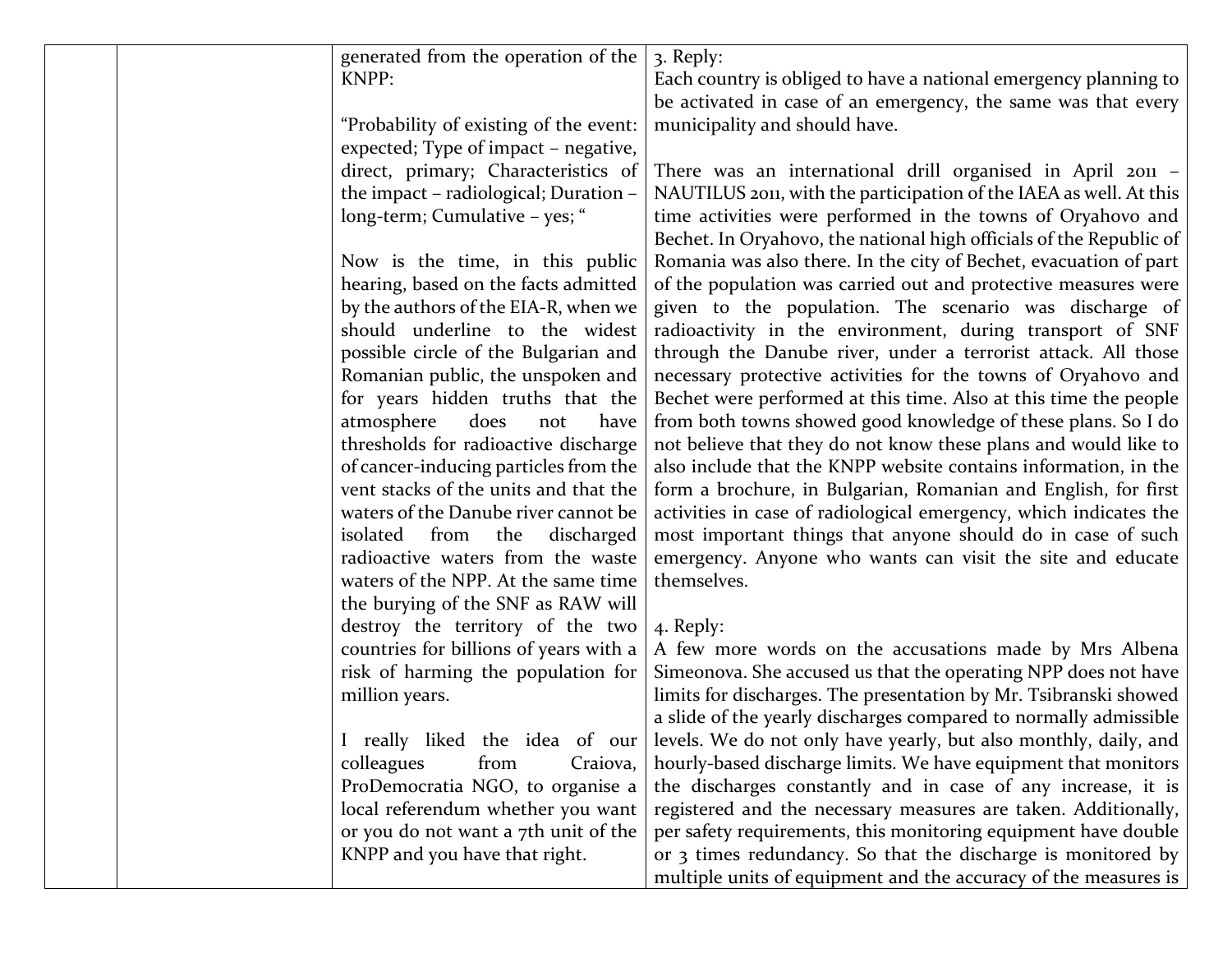|                                         | periodically checked through laboratory methods. In this sense,   |
|-----------------------------------------|-------------------------------------------------------------------|
|                                         |                                                                   |
| We cannot say that there will be no     | we make monthly reports for the discharges in the environment     |
| negative<br>impact<br>from<br>the       | and at the end of each year present detailed annual reports. They |
| construction of one such unit 7. I will | contain a detailed analysis of what and why was discharged, as    |
| quote one more part of the EIA-R,       | well as the impacts on the environment and population.            |
| Folder 1, Chapter 1, p.44-97:           | I can say with pleasure that these discharges are much lower than |
|                                         | the admissible levels, as you may see, and as already said in the |
| "The existence of such quantity of      | presentations, the impact on the population is negligibly small,  |
| SNF on the site of KNPP represents a    | i.e. below the established value determined by the International  |
| long-term problem, as it is a deferred  | Commission on Radiation Protection (ICRP) of 10 µSv per year.     |
| solution that transfers responsibility  |                                                                   |
| to future generations."                 |                                                                   |
|                                         |                                                                   |
| As I said last time, in Bulgaria, same  |                                                                   |
| as Romania, it depends who is in        |                                                                   |
| power - when the pro-Russian            |                                                                   |
| governors come, they want a Russian     |                                                                   |
| reactor; when the pro-westerns          |                                                                   |
| come, as now, they want an              |                                                                   |
| American reactor. We should all         |                                                                   |
| know that it does not matter from       |                                                                   |
| what plant the reactor is $-$ Russian,  |                                                                   |
| American, or Canadian. I also say       |                                                                   |
| this for Cernavoda, our opinion is the  |                                                                   |
| same. This unit is similarly harmful    |                                                                   |
| for the person and their health for     |                                                                   |
| millions of years.                      |                                                                   |
|                                         |                                                                   |
| We have a proverb in Bulgaria -         |                                                                   |
| whoever pays, he orders the music.      |                                                                   |
| Of course, there is no seismic          |                                                                   |
| problem and that the site is            |                                                                   |
| extremely stable. This is probably      |                                                                   |
| true. Let us not forget that 10-km      |                                                                   |
| away from the former planned plant      |                                                                   |
| Belene, 122 people from Svishtov lost   |                                                                   |
|                                         |                                                                   |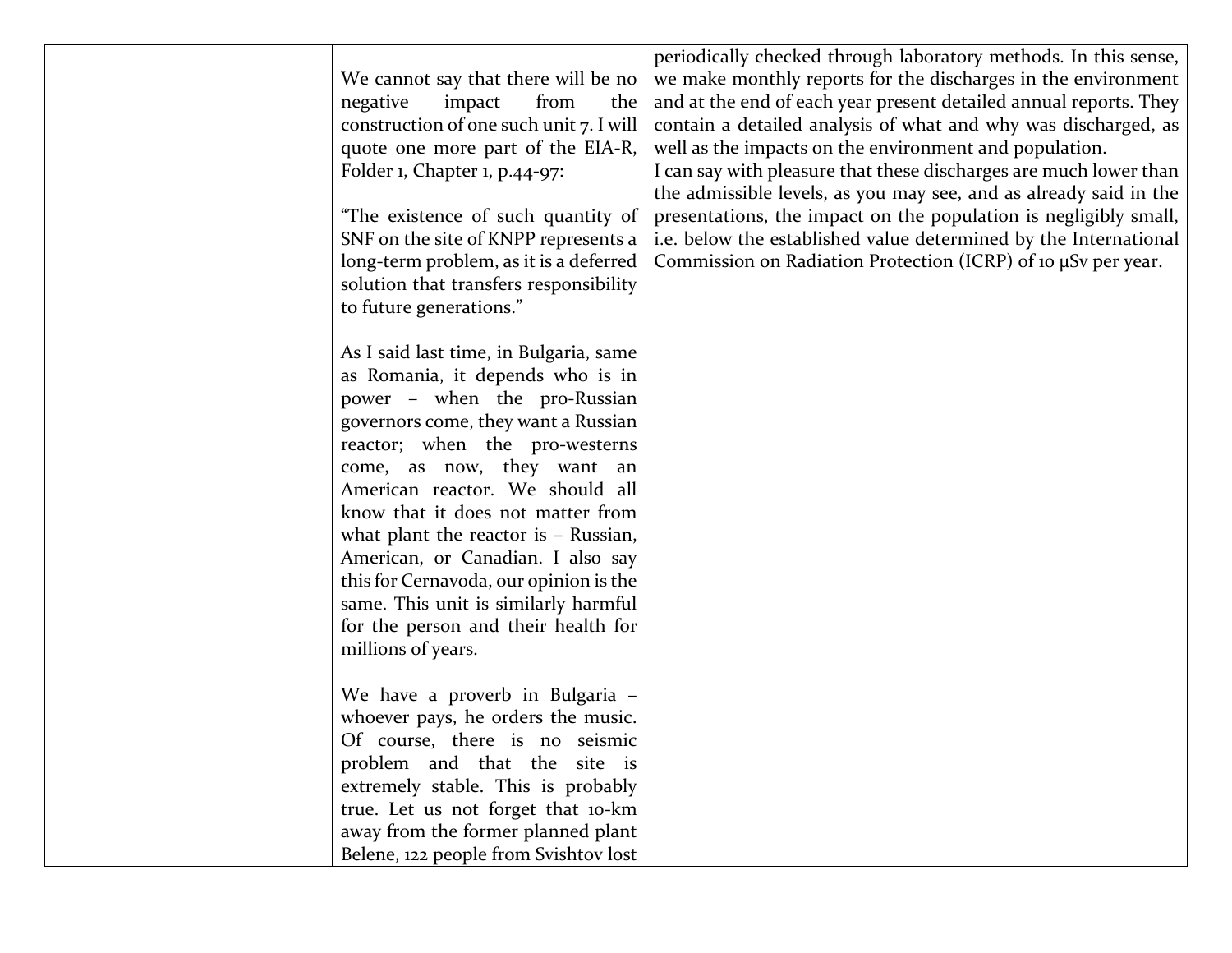| their lives on 4 March 1977 after an   |  |
|----------------------------------------|--|
|                                        |  |
| earthquake.                            |  |
|                                        |  |
| Reply by Mrs Simeonova: I can see      |  |
| that the highly waged experts          |  |
| jumped on me. We have made             |  |
| excellent round tables together, and   |  |
| will continue to do so, as there       |  |
| should be discussion in society.       |  |
| When the word was given for            |  |
| questions,<br>said<br>it<br>questions, |  |
| comments, statements. I only quoted    |  |
| the report that you wrote. You can     |  |
| write it in any language, but the      |  |
| people in Dabuleni do not know         |  |
| about evacuation plans $-$ I spoke to  |  |
| farmers and this is recorded. You      |  |
|                                        |  |
| may have evacuated Bechet, but the     |  |
| people in Dabuleni did not know        |  |
| about it. I probably seem like a       |  |
| redneck bio-producer from a            |  |
| deserted village. I graduated in       |  |
| ecology from the Sofia University      |  |
| and specialised in Environmental       |  |
| Management at Berkley University. I    |  |
| have come here, because I am sure      |  |
| that society must decide whether to    |  |
| have this additional unit or no. The   |  |
| Romanians probably do not know         |  |
| that we are spending less than half of |  |
| the installed capacity in Bulgaria.    |  |
|                                        |  |
| In Germany, there are 4,500 bio-gas    |  |
| installations<br>from<br>agricultural  |  |
| facilities. 96,000 working places have |  |
| been created. Bulgaria and Romania     |  |
| are agricultural countries. God        |  |
|                                        |  |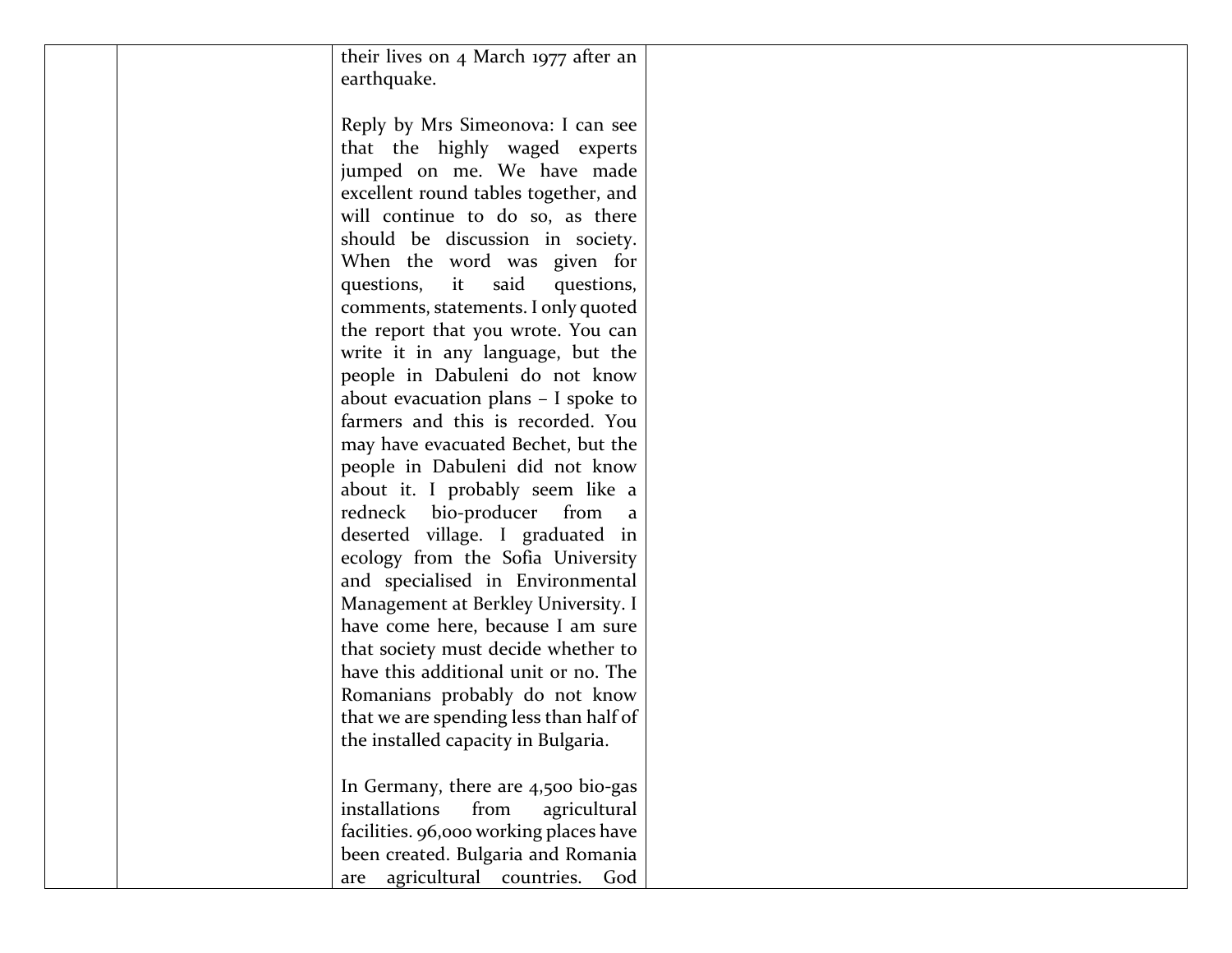|    |                                                 | created this heaven for tourism and                                                                                                                                                                                                                                                                                                            |                                                                                                                                                                                                                                                                                                                                                                                                                                                                                                                                                                                                                                                                                                                                                                                                                                                                                                                                                                                                                                                                                                                                                                                                                                                                                                                                                                                                                                                                  |
|----|-------------------------------------------------|------------------------------------------------------------------------------------------------------------------------------------------------------------------------------------------------------------------------------------------------------------------------------------------------------------------------------------------------|------------------------------------------------------------------------------------------------------------------------------------------------------------------------------------------------------------------------------------------------------------------------------------------------------------------------------------------------------------------------------------------------------------------------------------------------------------------------------------------------------------------------------------------------------------------------------------------------------------------------------------------------------------------------------------------------------------------------------------------------------------------------------------------------------------------------------------------------------------------------------------------------------------------------------------------------------------------------------------------------------------------------------------------------------------------------------------------------------------------------------------------------------------------------------------------------------------------------------------------------------------------------------------------------------------------------------------------------------------------------------------------------------------------------------------------------------------------|
|    |                                                 | agriculture<br>and<br>with<br>these                                                                                                                                                                                                                                                                                                            |                                                                                                                                                                                                                                                                                                                                                                                                                                                                                                                                                                                                                                                                                                                                                                                                                                                                                                                                                                                                                                                                                                                                                                                                                                                                                                                                                                                                                                                                  |
|    |                                                 | installations, there is no need for                                                                                                                                                                                                                                                                                                            |                                                                                                                                                                                                                                                                                                                                                                                                                                                                                                                                                                                                                                                                                                                                                                                                                                                                                                                                                                                                                                                                                                                                                                                                                                                                                                                                                                                                                                                                  |
|    |                                                 | evacuation plans, to have dose-                                                                                                                                                                                                                                                                                                                |                                                                                                                                                                                                                                                                                                                                                                                                                                                                                                                                                                                                                                                                                                                                                                                                                                                                                                                                                                                                                                                                                                                                                                                                                                                                                                                                                                                                                                                                  |
|    |                                                 | meters and for people to worry                                                                                                                                                                                                                                                                                                                 |                                                                                                                                                                                                                                                                                                                                                                                                                                                                                                                                                                                                                                                                                                                                                                                                                                                                                                                                                                                                                                                                                                                                                                                                                                                                                                                                                                                                                                                                  |
|    |                                                 | whether it will explode or not.                                                                                                                                                                                                                                                                                                                |                                                                                                                                                                                                                                                                                                                                                                                                                                                                                                                                                                                                                                                                                                                                                                                                                                                                                                                                                                                                                                                                                                                                                                                                                                                                                                                                                                                                                                                                  |
| 2. | Stirb,<br>Terra<br>Lucian<br>Millennium III NGO | Also as a conclusion of the three<br>public debates so far, I would like to<br>know from the comments made by<br>the public and the Romanian NGOs<br>which have been noted as important<br>by the Bulgarian party? Which of<br>them the Bulgarian party would<br>consider important, so that they<br>would have consequences in the<br>future? | This question allows us to say that the EIA procedure is different<br>in Bulgaria and Romania. The difference is that in the Bulgarian<br>EIA procedure, the decision on the EIA is a first decision in the<br>realisation of a given investment project or proposal. This is the<br>first and necessary condition. In Romania, as far as I know, this is<br>a continuous process and the EIA is one of the last steps. In the<br>light of this, I want to assure that all public debate held in Bulgaria<br>and Romania will be looked at, on the same basis, from our<br>competent authority in Bulgaria, which would be the Bulgarian<br>Ministry of Environment and Water (MOEW). That means that<br>the MOEW will review and consider both the comments from the<br>population in Bulgaria and Romania. As a conclusion, these<br>hearings will be included accordingly in the EIA decision - as a<br>basis for it, or as measures, which will in turn undergo a further<br>control by the competent authority. This will be a process that<br>will continue for as long as this project and activity exists. I do not<br>know whether your Bulgarian colleagues informed you that all<br>EIA decisions in Bulgaria go through a strict control that follows<br>them -whether their basis and measures are respected. So I can<br>assure you that the Bulgarian party will take into consideration<br>your opinions and observations in an appropriate way. |
|    |                                                 |                                                                                                                                                                                                                                                                                                                                                | As noted in the first presentation, if a decision is taken to<br>construct the unit in Kozloduy, a long licensing process will have<br>to be done. It will have to meet all requirements related to<br>selection of site location, certain design requirements, review by<br>the competent body - the Bulgarian Nuclear Regulatory Agency<br>(BNRA), as to whether it meets the legislative requirements.<br>Before these requirements are met, there is no project. In case it<br>is approved, an approval to construct is given - the unit will be<br>constructed and entered into operation. The final step is the                                                                                                                                                                                                                                                                                                                                                                                                                                                                                                                                                                                                                                                                                                                                                                                                                                            |